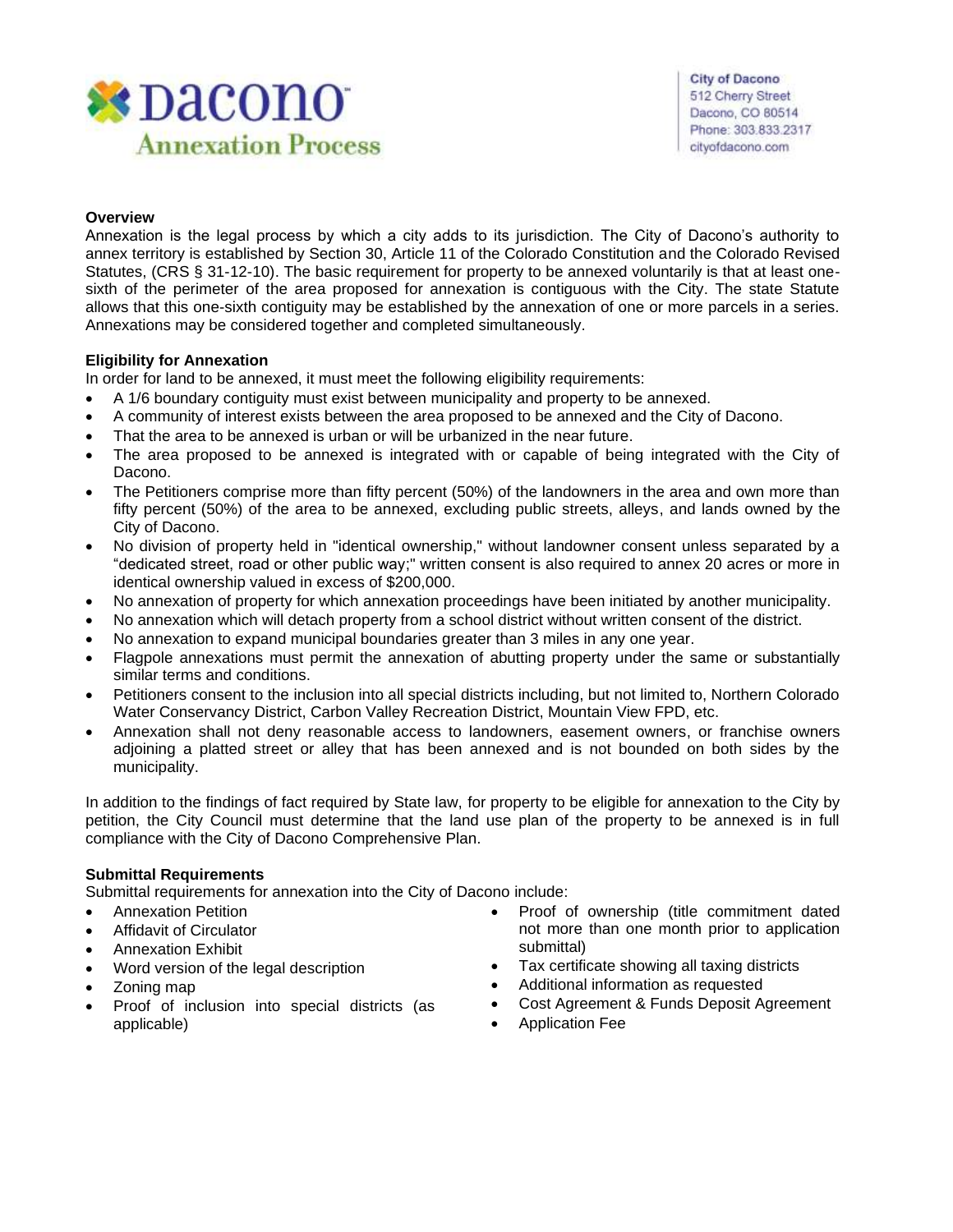## **Annexation Petition and Affidavit of Circulator**

Petitions seeking annexation of land to the City of Dacono shall comply in all respects with the requirements and laws of the State of Colorado. The petition for annexation and zoning must be signed by persons comprising more than 50% of the landowners in the area and owning more than 50% of the area. The petition shall contain signatures and addresses of such owners, as well as the date of signing each signature. Attached to the annexation petition shall be an affidavit executed by the petition circulator in a form prescribed by the City. The circulator's affidavit may not be executed by any landowner who signs the annexation petition.

# **Annexation/Zoning Map**

The annexation map must show the boundary of the area proposed to be annexed, including the following:

- Name of the annexation.
- Indication of the scale and bar scale
- North arrow
- Sheet size of no larger than 24"x36"
- Vicinity map.The vicinity map should show the proposed site outlined with the existing adjacent streets within the neighborhood.
- Location of ownership tracts and platted lots.
- Name, address, and telephone number of the owner
	- OWNER
	- (insert name)
	- (insert address)
	- (insert telephone number)
- A written legal description of the boundaries of the area to be annexed, along with the acreage of the annexation.
- A written legal description of the boundaries of each of the proposed zone districts within the area to be annexed.
- The continuous boundary of the City of Dacono next to the boundary of the area proposed to be annexed.
- All existing structures on the property proposed for annexation.
- All contiguous section line county road right-of-way must be included within the annexation (i.e. the boundary of the annexation shall not be located along the centerline of a county road).
	- ➢ The requirements of the above statement also apply to State and U.S..
	- $\triangleright$  Railroad rights-of-way contiguous with annexation boundary must be included in annexation.
- Label all adjacent annexations and subdivisions, including the name of the property owners and adjacent zoning. If adjacent land is unplatted, it should be designated as such.
- Name, location, and dimensions of all existing utilities, streets, alleys, easements, rights-of-way, ditches, and watercourses within and adjacent to the annexation should be shown.
- Closure information should be provided on a separate sheet, not on the annexation map. A digital (Word) version of the legal description must be submitted.
- Surveyor's statement and certification. Certification by a registered land surveyor that the map was prepared by the surveyor or under the surveyor's responsible charge, and that the annexation conforms to the Colorado Revised Statutes pertaining to annexations.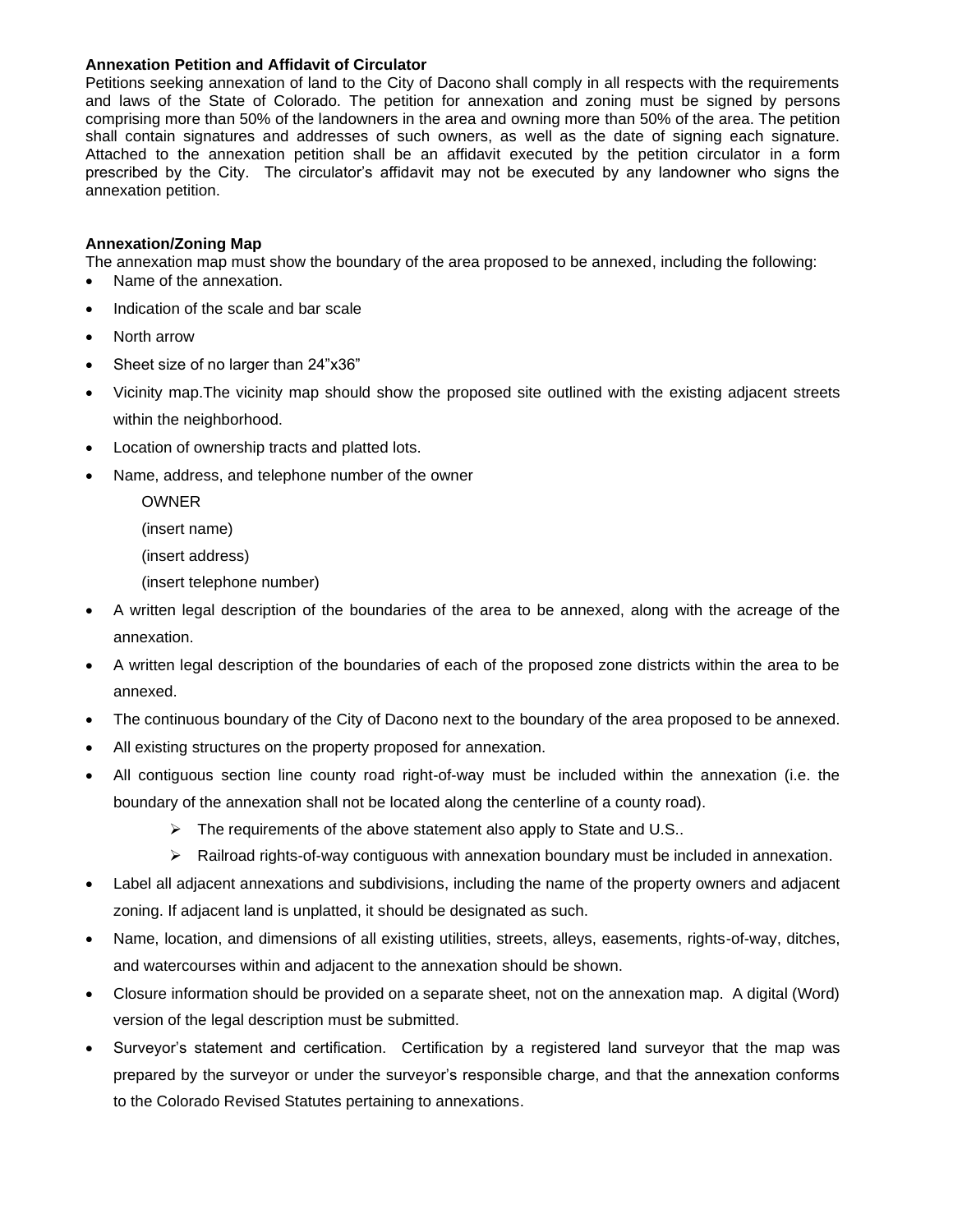- City Council approval block:
	- $\triangleright$  This is to certify that (insert annexation name) was approved on the \_\_\_\_\_\_\_ day of \_\_\_\_\_\_\_\_\_, 202\_ by Ordinance No. \_\_\_\_\_\_\_ and that the Mayor of the City of Dacono, on behalf of the City of Dacono, hereby acknowledges said Annexation upon which this certificate is endorsed for all purposed indicated thereon.

Mayor

\_\_\_\_\_\_\_\_\_\_\_\_\_\_\_\_\_\_\_\_\_

| ×<br>۰. |  |
|---------|--|

\_\_\_\_\_\_\_\_\_\_\_\_\_\_\_\_\_\_\_\_\_\_\_\_ City Clerk

- Owner signature block.
	- $\sum$  Know all men by these presents that I, \_\_\_\_\_\_\_\_\_\_\_\_\_\_\_\_\_\_\_\_\_\_\_\_\_\_, being the (sole owner and proprietor/applicable ownership title) of the following describe land, to wit:

(insert legal description)

\_\_\_\_\_\_\_\_\_\_\_\_\_\_\_\_\_\_.

Has caused the above-described tract of land to be annexed under the name of

OWNER: (insert name) (signature line)

STATE OF COLORADO } } SS COUNTY OF WELD }

The foregoing instrument was acknowledged before me this \_\_\_\_\_\_\_\_\_ day of \_\_\_\_\_\_\_\_\_\_\_, 202\_ by \_\_\_\_\_\_\_\_\_\_\_\_\_\_ (insert applicant's name).

Witness my hand and official seal.

\_\_\_\_\_\_\_\_\_\_\_\_\_\_\_\_\_\_\_\_\_\_\_\_\_\_\_\_ Notary Public

My commission expires:

- Date of preparation.
- Electronic version of all documents/maps should be provided

#### **Additional Information**

Additional information may be requested by the City of Dacono in order to evaluate the request for annexation.

#### **Fees**

It is the policy of the City of Dacono to recover the cost of processing land use and annexation applications. The City retains the services of consultants, including planners, engineers, and attorneys, to assist in the evaluation of applications. In addition to the consultant costs, the City also incurs certain other related costs, including but not limited to legal publications costs and administrative costs. Each petition for annexation shall be submitted with a non-refundable annexation fee of \$2,000 plus a signed Cost Agreement and funds deposit in the sum of \$5,000. The applicant shall be responsible for all the costs of publications, legal and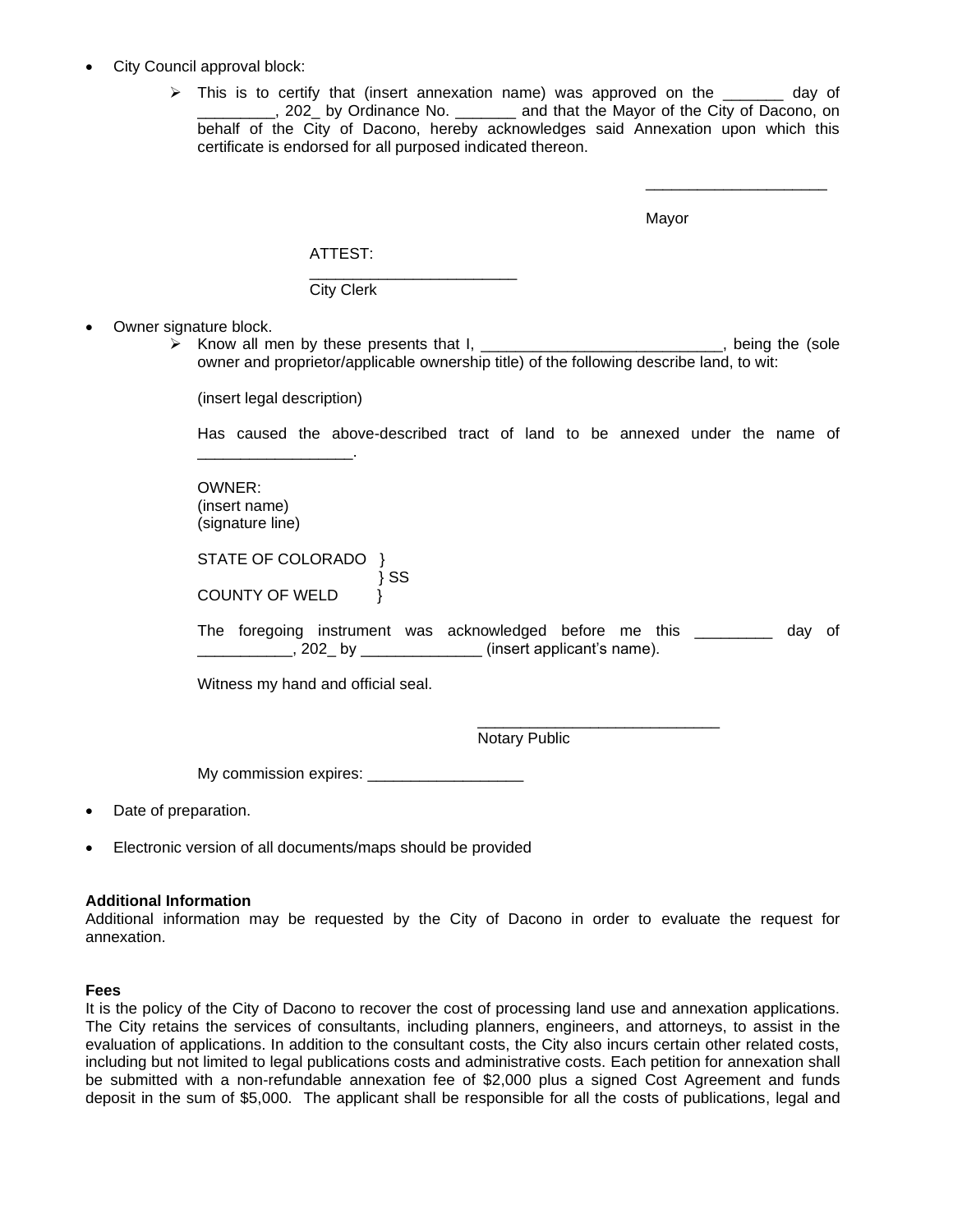engineering fees, and recording fees. Any amounts remaining in the cost agreement account at the completion of the project are returned to the applicant.

## **Annexation Agreement**

As part of the annexation process, the City of Dacono shall prepare an annexation agreement. An annexation agreement is a contract to be binding upon the petitioner, his successors, and assigns, which details any obligations of the City and the Applicant. Elements of an annexation agreement may include:

- Land Use/Zoning
- Storm drainage improvement
- Right-of-way dedication
- Construction of public improvements
- Land dedication and/or reservation
- Inclusion into special districts
- Vested rights
- Other issues as may be necessary to evidence compliance with the Municipal Code

## **Process-Sample Summary of Steps and Timeline for a Voluntary Annexation**

The following is a summary of significant statutory steps involved in a voluntary annexation. Typically, an annexation can be completed within 90-120 days after receiving a complete submittal meeting all requirements. This summary is not intended to be an exhaustive description of all applicable requirements.

1. Applicant submits to the City the executed annexation petition, legal description, annexation map, and other required application materials. City staff and consultants review application materials to determine whether all applicable requirements have been met; if so, City Council adopts a resolution finding that petition is in substantial compliance with statutes and sets a hearing date on the petition.

2. City publishes the first of four weekly notices of hearing on the petition. The notice must be published once a week for four successive weeks in a newspaper of general circulation in the area proposed to be annexed, with the first publication to be at least 30 days before the hearing (the notice consists of a copy of the resolution or the petition as filed, together with a notice of the hearing on the resolution or petition; if zoning classification has been requested in the petition, City must comply with notice requirements for zoning hearing).

3. City publishes the second of four weekly notices of hearing on the petition.

4. Community Development Director prepares or directs preparation of impact report on annexation if property exceeds 10 acres in size, to be prepared at least 25 days prior to hearing on petition; City Attorney sends copy of notice of hearing, resolution, and petition to Board of County Commissioners, County Attorney, special districts, and school districts, at least 25 days prior to hearing on petition.

5. Community Development Director files impact report with Board of County Commissioners at least 20 days prior to hearing on petition.

6. City refers zoning request to the Planning and Zoning Commission for public hearing and recommendation; planning commission meets and makes recommendation prior to the Council's hearing on the petition.

7. The City publishes the third of four weekly hearing notices on the petition.

8. City publishes the fourth of four weekly hearing notices on the petition.

9. City Council holds hearing on annexation petition, adopts annexation resolution, votes after the first reading of annexation ordinance and approves annexation agreement; then holds zoning hearing and adopts zoning ordinance on first reading.

10. If adopted after the first reading, City publishes the annexation ordinance by title and notice of public hearing on annexation ordinance.